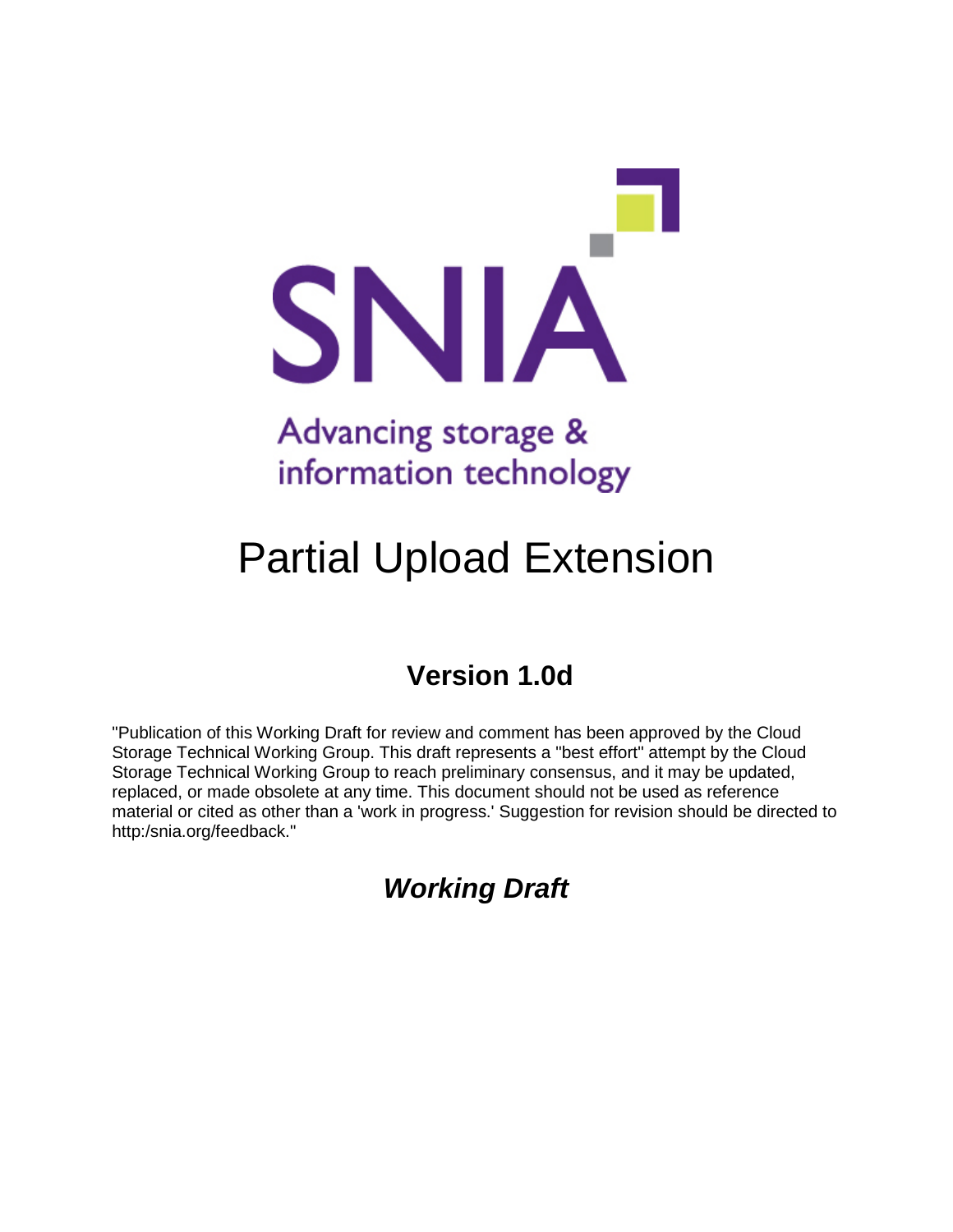| Date       | Version          | By             | <b>Comments</b>                                                                                 |
|------------|------------------|----------------|-------------------------------------------------------------------------------------------------|
| 2012-11-14 | 1.0a             | <b>CDMITWG</b> | Authored at San Diego TWG meeting, and based<br>loosely on a proposal by Tong Li from IBM, Inc. |
| 2013-01-28 | 1.0 <sub>b</sub> | <b>CDMITWG</b> | Updates from San Jose TWG meeting.                                                              |
| 2013-01-30 | 1.0c             | <b>CDMITWG</b> | Updates to address comments from TWG reviewers.                                                 |
| 2013-01-30 | 1.0d             | <b>CDMITWG</b> | Final clarification as part of voting discussion.                                               |

### **Revision History**

The SNIA hereby grants permission for individuals to use this document for personal use only, and for corporations and other business entities to use this document for internal use only (including internal copying, distribution, and display) provided that:

- Any text, diagram, chart, table, or definition reproduced shall be reproduced in its entirety with no alteration, and,
- Any document, printed or electronic, in which material from this document (or any portion hereof) is reproduced shall acknowledge the SNIA copyright on that material, and shall credit the SNIA for granting permission for its reuse.

Other than as explicitly provided above, you may not make any commercial use of this document, sell any excerpt or this entire document, or distribute this document to third parties. All rights not explicitly granted are expressly reserved to SNIA.

Permission to use this document for purposes other than those enumerated above may be requested by e-mailing tcmd@snia.org. Please include the identity of the requesting individual and/or company and a brief description of the purpose, nature, and scope of the requested use.

Copyright © 2012 Storage Networking Industry Association.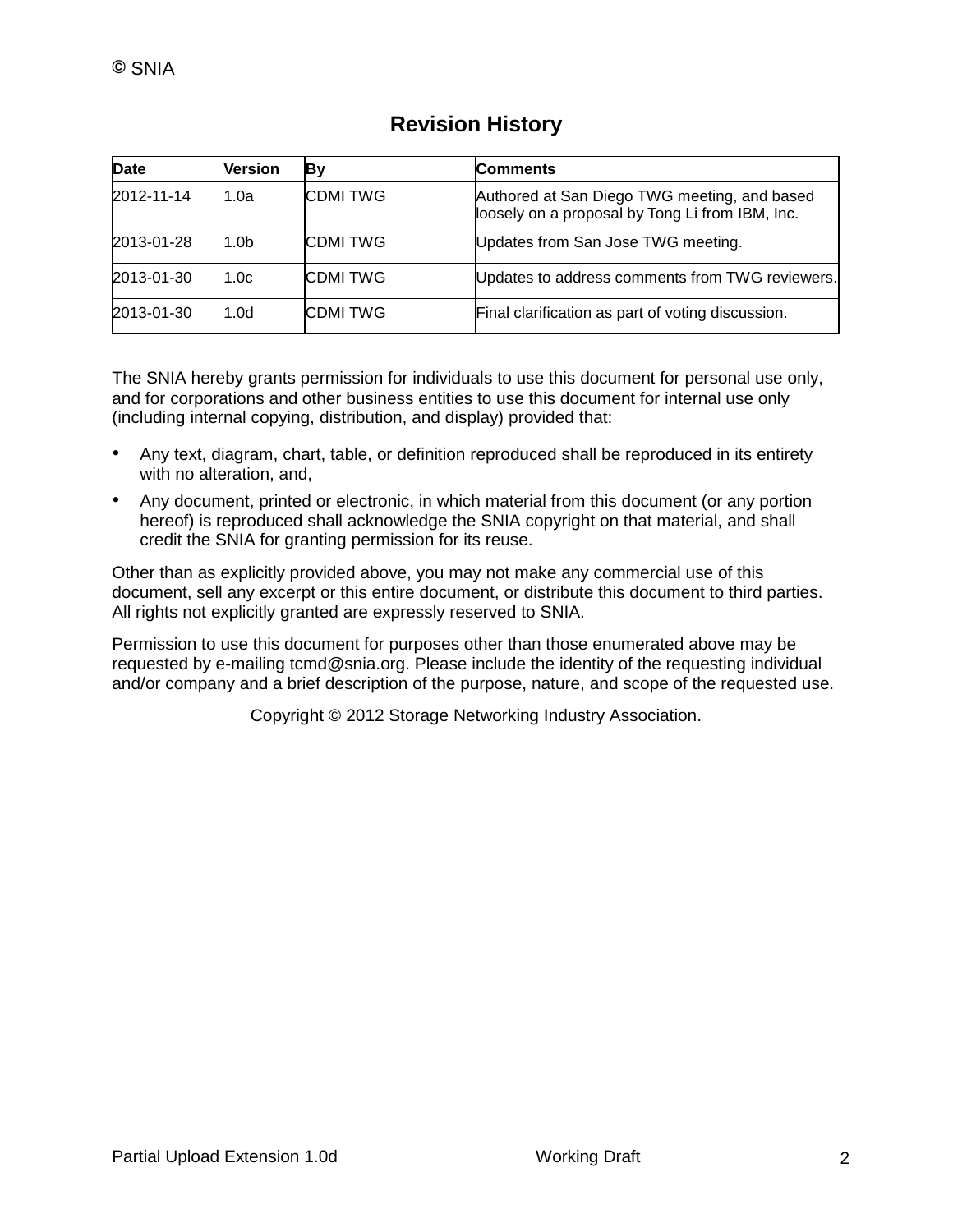## **Partial Upload Extension**

#### **Overview**

CDMI 1.0.2 provides limited support for partial uploads. The below extension to the X-CDMI-Partial header is proposed to support managing conflicting uploads, and specifying completion conditions for parallel uploads:

```
X-CDMI-Partial: [ true | false ] | [ upload-id=<upload-id> [ ; [ 
count=<integer> | range=<br/>>byte-range> ] ] [ ; replace= { true | false } ] ]
```
Partial uploads by multiple concurrent clients are accomodated by specifying a unique "uploadid" for each set of partial uploads.

A condition is associated with an upload id to indicate when the partial upload will be considered complete. The condition may be associated with an upload id at any time. Once a condition is associated with an upload id, specifying a different condition is considered an error.

A count condition handles the scenario when a partial upload is to be completed when a specific number of partial uploads are received by the server.

A range condition handles the scenario when a partial upload is to be completed when a specific byte range is received by the server.

Replace indicates if the partial uploads replace the entire object, or just replace the specified byte ranges.

When partial uploads associated with an upload id have not completed within a given time, the upload id will time out, and the partial uploads associated with that upload id will be discarded by the server.

#### **Modifications to the CDMI 1.0.2 spec:**

#### **1) Add a new section 5.16 "CDMI Partial Header"**

CDMI defines a custom "X-CDMI-Partial" header that indicates when a partial upload is being performed. The value of this header is formatted according to the below BNF:

```
[ true | false ] | [ upload-id=<upload-id> [ ; [ count=<integer> |range=<byte-range> ] ] [ ; replace= { true | false } ] ]
```
- "true" Indicates that the newly created object is part of a series of uploads and the value has not yet been fully populated. These uploads are considered to have a null upload-id.
- "false" (or header not present) Indicates that the set of uploads associated with a null upload-id shall be considered complete, and the object shall be updated.
- "upload-id" Indicates that requests with the same upload ID are part of the set of partial uploads.
- "count" An integer value greater than zero that indicates that when exactly this many partial uploads with the same upload ID are received, the set of uploads is considered complete, and the object shall be updated. If the number of received uploads is larger than the specified count, a 400 Bad Request will be returned.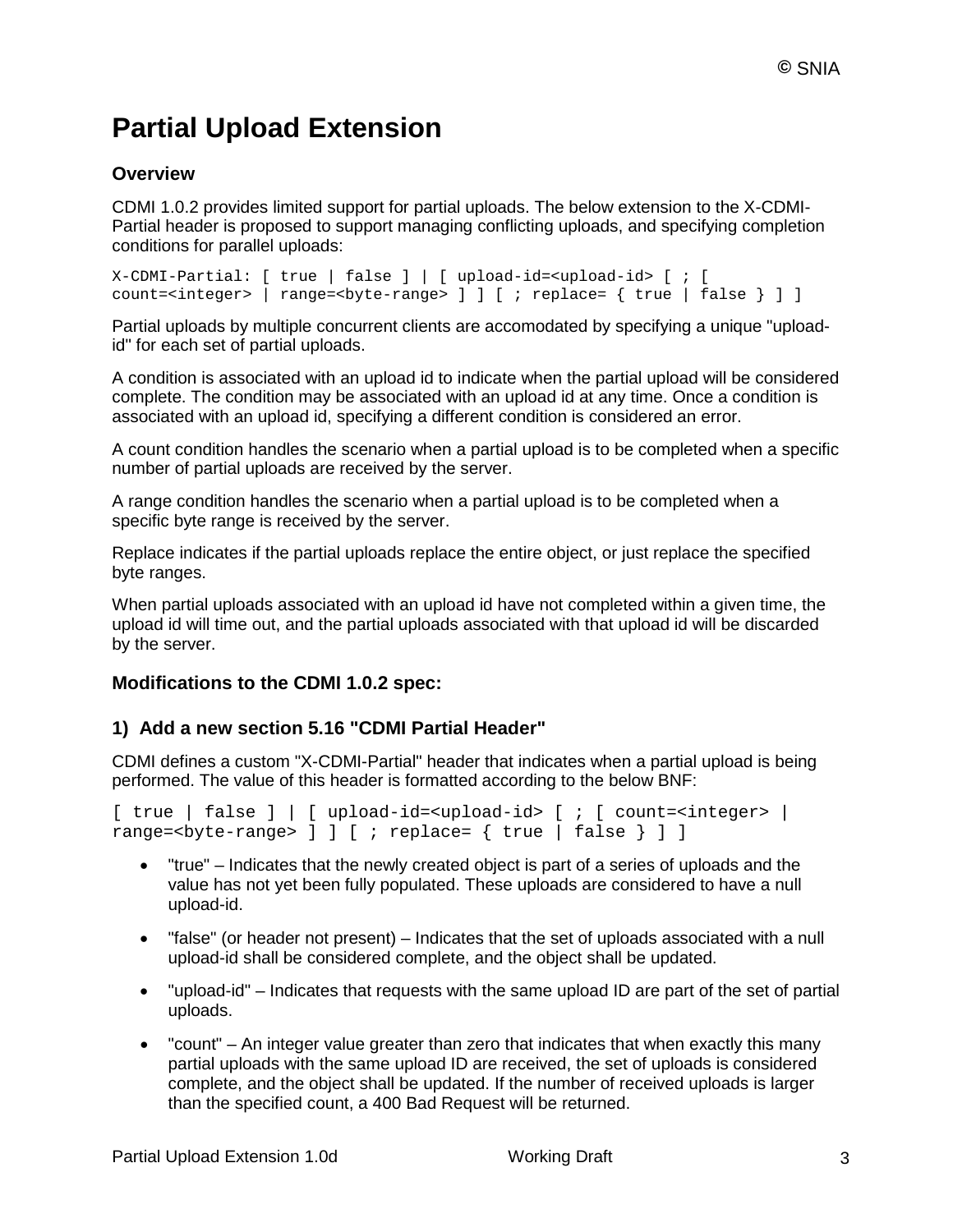- "range" A byte range as specified in section 14.35.1 of RFC 2616 that indicates that when a given byte range of partial uploads with the same upload ID are received, the set of uploads is considered complete, and the object shall be updated.
- "replace" When multiple ranges are sent as part of a partial upload, if this flag has the value "true", this indicates that the entire object shall be replaced by the set of ranged uploads (with any range gaps zero-filled). If it has the value "false" or not present, the set of uploads shall be used to update the object, not replace it.

For a given upload-id, if a condition or replace flag is received that is different from a previously received condition or replace flag, a 400 Bad Request shall be returned.

For a given upload-id, if a partial upload is received with an content-range exactly the same as a previously received content-range, the value associated with that range shall be replaced with the newer value. This allows partial uploads to be retried without error. In this case the count shall not change.

For a given upload-id, if a partial upload is received with a content-range that overlaps a previously received content-range and is not exactly the same as a previously received contentrange, a 400 Bad Request shall be returned.

If a set of uploads for a particular upload-id is not complete and no messages for that upload-id are received before the timeout value specified in the cdmi\_partial\_timeout expires, then the server shall terminate the set and discard all previously received messages for that upload-id.

If a new object is being created using the X-CDMI-Partial header, the completionStatus field in the Response Body shall be set to "Processing" and the value of the object shall not be returned to clients until the partial upload is considered complete.

If an existing object is being updated or replaced using the X-CDMI-Partial header, the object shall not be updated until the partial upload is considered complete.

| <b>Capability</b><br><b>Name</b> | <b>Type</b>           | <b>Description</b>                                                                                                                               |  |
|----------------------------------|-----------------------|--------------------------------------------------------------------------------------------------------------------------------------------------|--|
| cdmi_partial                     | USON<br>String        | If present and "true", this capability indicates that the cloud storage system<br>supports the X-CDMI-Partial header "true" and "false" values.  |  |
| cdmi_partial_<br>uploadid        | JSON<br>String        | If present and "true", this capability indicates that the cloud storage system<br>supports the X-CDMI-Partial header upload ID values.           |  |
| cdmi_partial_<br>count           | <b>JSON</b><br>String | If present and "true", this capability indicates that the cloud storage system<br>supports the X-CDMI-Partial header count completion condition. |  |
| cdmi_partial_rUSON<br>ange       | String                | If present and "true", this capability indicates that the cloud storage system<br>supports the X-CDMI-Partial header range completion condition. |  |
| cdmi_partial_rUSON<br>eplace     | String                | If present and "true", this capability indicates that the cloud storage system<br>supports the X-CDMI-Partial header replace flag.               |  |
| cdmi_partial_tUSON<br>limeout    | String                | If present, this capability indicates the upload-id timeout duration in seconds.                                                                 |  |

#### **2) Insert at end of table "Table 101 - System-Wide Capabilities"**